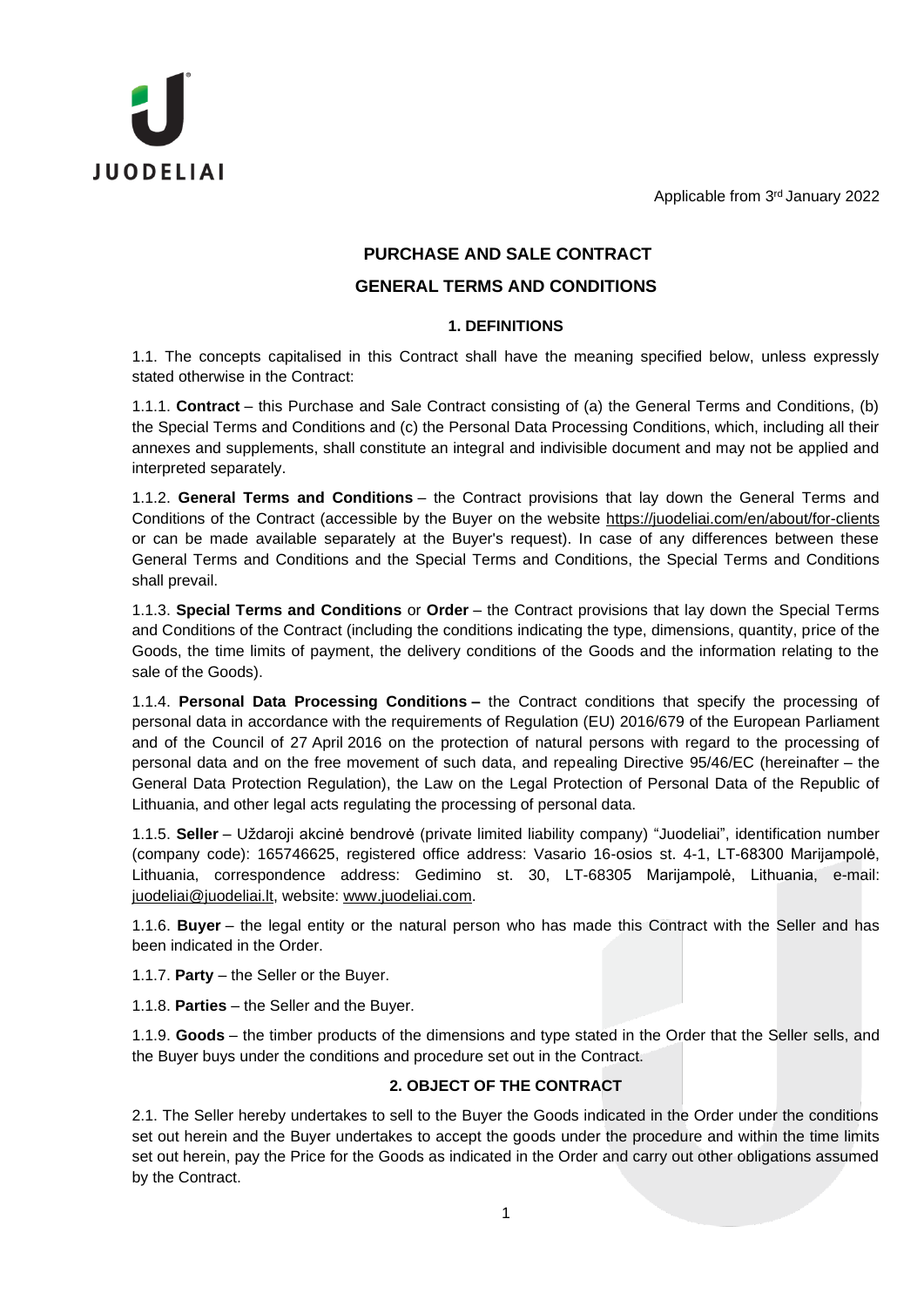## **3. CONTRACT VALIDITY AND APPLICATION OF THE GENERAL TERMS AND CONDITIONS**

3.1. The Contract shall come into force as of the moment of its conclusion and shall stay in effect until the Parties fully and appropriately fulfil their obligations under the Contract or until the Contract is terminated.

3.2. It shall be considered that the Contract, including its General Terms and Conditions, has been concluded when both Parties agree on the terms of the Contract in accordance with the procedure set out in Clause 3.3 of the General Terms and Conditions and sign a simple written-form Order, provided that the Buyer submits the Order agreed between the Parties and signed without limitation to the Seller not later than within 7 (seven) calendar days calculated from the date when the Seller submits the Order for the Buyer to sign.

3.3. An Order may be drawn up in a simple written form:

3.3.1. after the Parties sign an Order in writing when both Parties are present at the place of its signing; or

3.3.2. after the Parties exchange identical Orders signed by each of the Parties with their original signatures by registered mail / by courier delivery / by personal delivery with acknowledgement of receipt by signing; or

3.3.3. after the Parties exchange identical digital copies (pdf) of the Order signed in writing by each of the Parties by the e-mail indicated in the Contract.

3.4. It shall be considered that a digital copy of the Order made by the Parties by exchanging by e-mail the identical digital copies (pdf) signed by the Parties in writing (Clause 3.3.3 of the General Terms and Conditions) has the same legal power as the Order made by the Parties by signing it in writing while present at the place of its signing (Clause 3.3.1 of the General Terms and Conditions) or by exchanging identical the Orders signed by each of the Parties with original signatures by registered mail / by courier delivery / by personal delivery with acknowledgement of receipt by signing (Clause 3.3.2 of the General Terms and Conditions).

3.5. It shall be considered that, by making an Order, the Parties also unconditionally and irrevocably agree with the General Terms and Conditions of the Contract that the Parties are not obliged to sign separately.

3.6. Any changes to the Order and to the General Terms and Conditions, if agreed by the Parties, shall be valid only if made in writing under the procedure set out in Clause 3.3 of the General Terms and Conditions.

### **4. PRICE OF THE GOODS AND PAYMENT PROCEDURE**

4.1. The Price of the Goods shall be specified in the Order by agreement of the Parties taking into account all the Contract terms and conditions that the Buyer shall be obliged to consider and considers before the entry into the Contract, including but not limited to the terms and conditions for the supply / delivery of the Goods, the conditions and procedure to submit claims concerning the supply of Goods, the conditions for releasing the Seller from liability.

4.2. The Buyer undertakes to pay the Price for the Goods under the procedure and within the time limits specified in the Order to the Seller's bank account indicated in the Order. The Buyer's obligation to pay for the Goods shall be considered fulfilled after the Price of the Goods has been finally credited into the Seller's bank account.

4.3. Submission of claims against the Seller shall not release the Buyer from the obligation to pay for the Goods in a proper manner and in time under the procedure and within the time limit provided for in the Contract. The Buyer shall have no right to suspend its obligation to pay the Price of the Goods to the Seller in any cases.

4.4. The Buyer shall have no right to any unilateral set-off of the monetary obligations deriving out of or otherwise relating to this Contract, unless the Parties agree otherwise by a separate written agreement under the procedure regulated in Clause 3.3 of the General Terms and Conditions.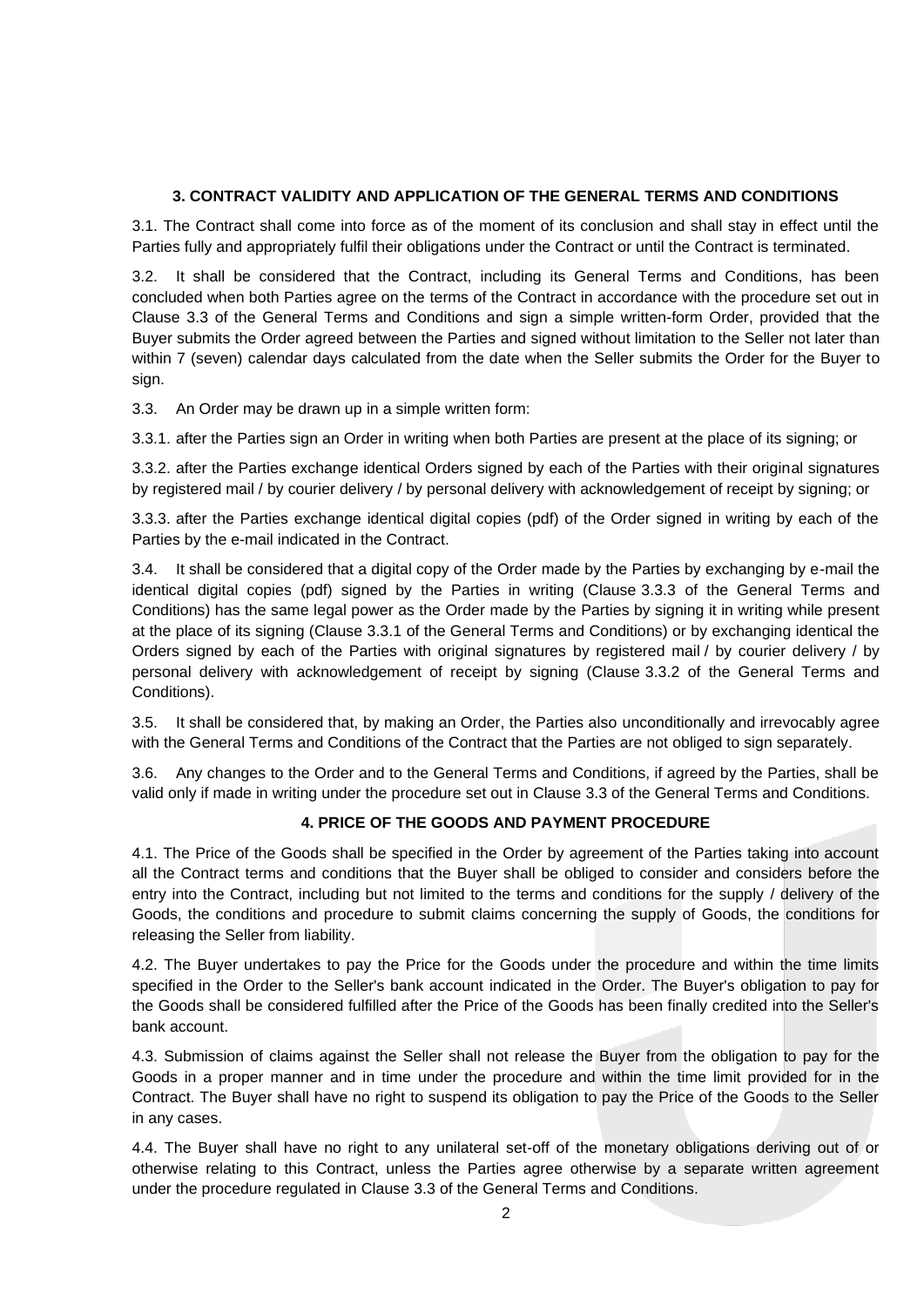4.5. The Seller shall issue invoices and proforma invoices for the Goods in the electronic format (*pdf*) and deliver them to the Buyer by the e-mail address indicated by the Buyer in the Order. The Buyer agrees that written invoices and proforma invoices for the Goods shall not be issued to the Buyer on a letterhead paper. All the Seller's invoices and proforma invoices for the Goods sent to the Buyer's e-mail address shall be considered received by the Buyer on the day of their sending.

### **5. TERMS AND CONDITIONS FOR THE DELIVERY OF THE GOODS**

5.1. Goods shall be supplied / delivered to the Buyer to the address indicated in the Order for the supply / delivery of the Goods or to the place of supply / delivery of the Goods indicated in the Order within the time limits specified in the Order and under other conditions set out in the Contract. The supply and delivery of Goods shall be subject to the *Incoterms (2020)* delivery conditions stated in the Order unless the Order specifies otherwise.

5.2. The term for the supply / delivery of the Goods is defined in the Order as the supply / delivery week. The supply / delivery week means the calendar week (a specific week in a given calendar year) when the supply / delivery of the Goods is planned.

5.3. The Buyer undertakes to accept the Goods supplied / delivered to it by the Seller under the Order and pay to the Seller the Price for the Goods indicated in the Order under the procedure and within the time limits set out in the Contract.

5.4. It shall be considered that the Goods have been supplied / delivered when:

5.4.1. after the delivery of the Goods by the Seller, the Buyer signs in the consignment note certifying the fact of delivery of the Goods (where Goods are delivered within the territory of the Republic of Lithuania – in the consignment note, and where Goods are delivered in other states – in the CMR consignment note), or

5.4.2. in case the Goods are supplied / delivered under the *Incoterms (2020)*, it shall be considered that the Goods have been supplied / delivered according to the *Incoterms (2020)* stated in the Order after the Goods have been supplied / delivered to the place of their supply / delivery stated in the Order or to the address of supply / delivery of the Goods stated in the Order.

5.5. The Buyer undertakes to ensure that the Goods should be accepted, and the supply / delivery documents of the Goods should be signed by the persons duly authorised by the Buyer and, in case this obligation is not fulfilled or is fulfilled inappropriately, the Buyer shall assume all the resultant risk or any other associated risk. In this connection, the Parties agree that, in case the Seller indicates in an Order the delivery place, which belongs to or the address where another person operates, the indication of this place / address in the Order shall be an adequate Buyer's assurance and warranty to the Seller that the Goods will be accepted, and the delivery documents of the Goods will be signed by the persons duly authorised by the Buyer.

5.6. The moment as of which the risk of accidental loss and damage of the Goods shall pass over to the Buyer shall be defined in accordance with the *Incoterms (2020)* chosen by the Parties in the Order. Where the *Incoterms (2020)* do not apply to the Contract, the risk of accidental loss and damage of the Goods shall pass over to the Buyer from the moment of delivery of the Goods to the Buyer.

5.7. The title to the Goods shall be retained by the Seller until full settlement for the Goods under the Contract or other agreements. Partial payments for the Goods shall not be the basis for the transfer of the title to the Goods.

5.8. After the Seller supplies / delivers the Goods, the Buyer shall check the quantity, assortment and completeness of the Goods, as well as inspect visually whether the Goods meet other requirements specified for them in the Contract and whether there are no other quality defects in the Goods.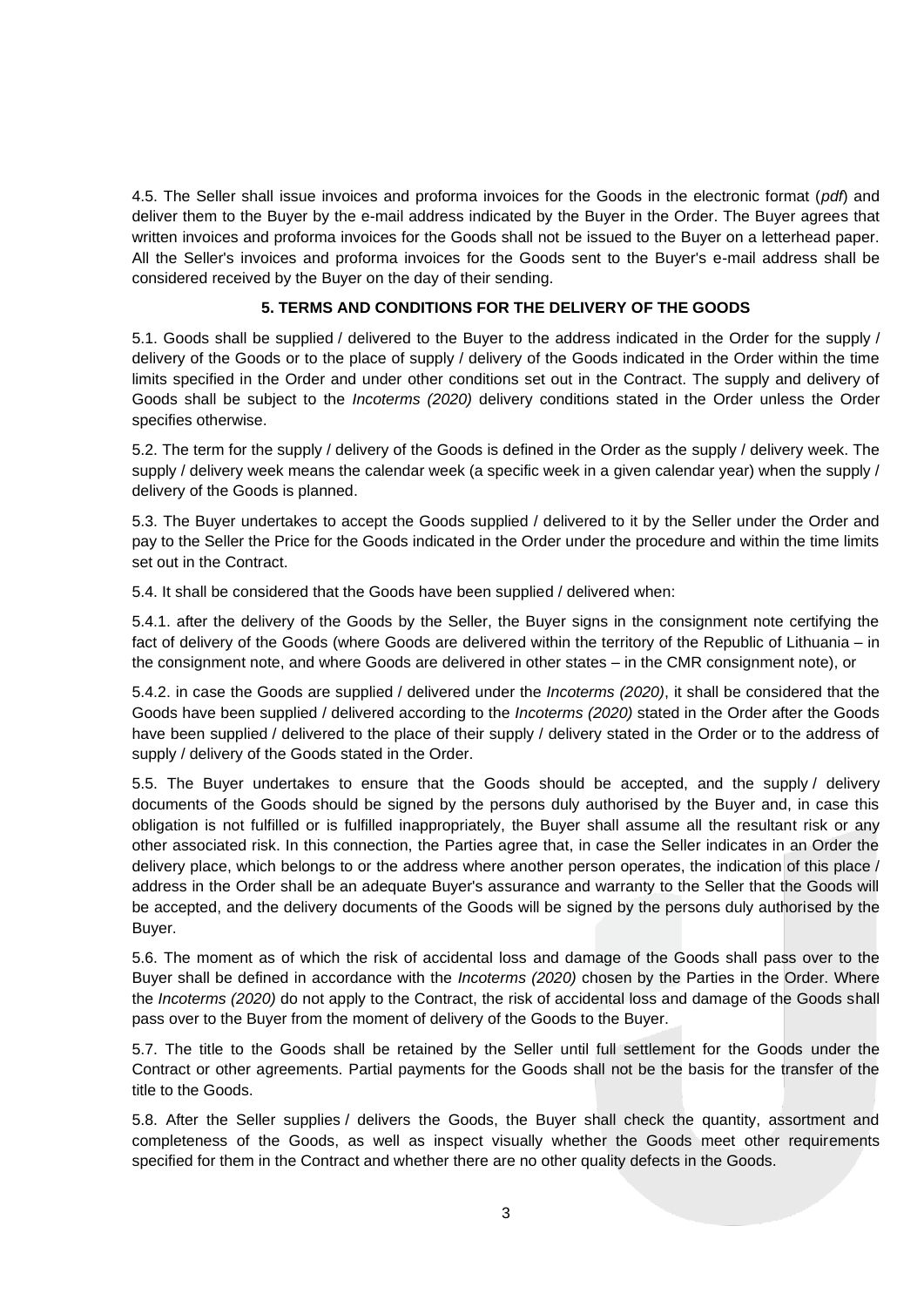#### **6. PROCEDURE FOR SUBMITTING AND HANDLING CLAIMS**

6.1. After identifying any deficiencies in the Goods, the Buyer shall:

6.1.1. Where the Goods are delivered by land transport: (i) to inspect the Goods and indicate the deficiencies identified in the Goods in the consignment documents of the Goods (CMR consignment note / consignment note of the Goods) when accepting the Goods and, not later than within 24 hours after completion of the consignment documents by the Seller (in the CMR consignment note / consignment note of the Goods), shall inform the Seller about the deficiencies identified and, (ii) not later than within 5 (five) calendar days after the moment of delivery of the Goods to the Buyer, to submit a claim to the Seller concerning the deficiencies of the Goods under the procedure laid down in Clause 6.2 of the General Terms and Conditions;

6.1.2. Where the Goods are delivered by sea transport: (i) to inspect the Goods and notify the deficiencies identified in the Goods to the Seller in writing not later than within 24 hours after the moment of delivery of the Goods to the delivery place / address of the Goods and, (ii) not later than within 5 (five) calendar days after the moment of delivery of the Goods to the delivery place / address of the Goods, submit a claim to the Seller concerning the deficiencies of the Goods under the procedure laid down in Clause 6.2 of the General Terms and Conditions;

6.1.3. Where the Goods are supplied to the Buyer without delivery (for example, in the Seller's warehouse), (i) to inspect the Goods and inform the Seller about the deficiencies of the Goods identified in writing not later than until acceptance of the Goods by specifying this information in the consignment documents of the Goods and, (ii) not later than within 5 (five) calendar days as of the moment of supplying the Goods to the Buyer, submit a claim to the Seller concerning the deficiencies identified in the Goods under the procedure set out in Clause 6.2 of the General Terms and Conditions.

6.2. A claim concerning deficiencies of the Goods shall state the Goods delivered, their identification numbers, the date of delivery of the Goods, the deficiencies of the Goods; it shall include attached photographs of the Goods, the land vehicle used to transport the Goods (where the Goods were transported by land transport), other documents supporting the claim and shall indicate other relevant circumstances.

6.3. The Seller shall examine the claim submitted by the Buyer and shall inform the Buyer about the decision within 30 (thirty) calendar days as of the moment of receipt of the claim, unless the Parties agree otherwise.

6.4. The Buyer shall allow the Seller (its representative) to inspect the Goods for which a claim has been submitted, provide all the conditions to find out whether the Buyer's claim is justified and shall provide the Seller (its representatives) with all the information and documents requested by the Seller (its representative). The Seller shall have the right to send its representative(s) for the survey of the Goods and ascertainment of the circumstances who shall verify whether the Buyer's claim is justified.

6.5. If the Buyer's claim is reasoned and the Seller is not released from liability under Clause 7.9 of the General Terms and Conditions, the Buyer shall have the right to request that:

6.5.1. The Seller deliver the missing Goods within the time period agreed by the Parties; or

6.5.2. The Seller replace the defective Goods within Goods of appropriate quality within the time period agreed by the Parties; or

6.5.3. The Buyer be compensated for the direct losses, which have been caused by deficient Goods and have been agreed by the Seller; the losses must be actually sustained and supported by the documents having legal power. The direct losses reimbursable by the Seller under this clause shall not, in any case, exceed 30 (thirty) per cent of the price for the Goods for which a claim is made and which the Seller agrees to compensate.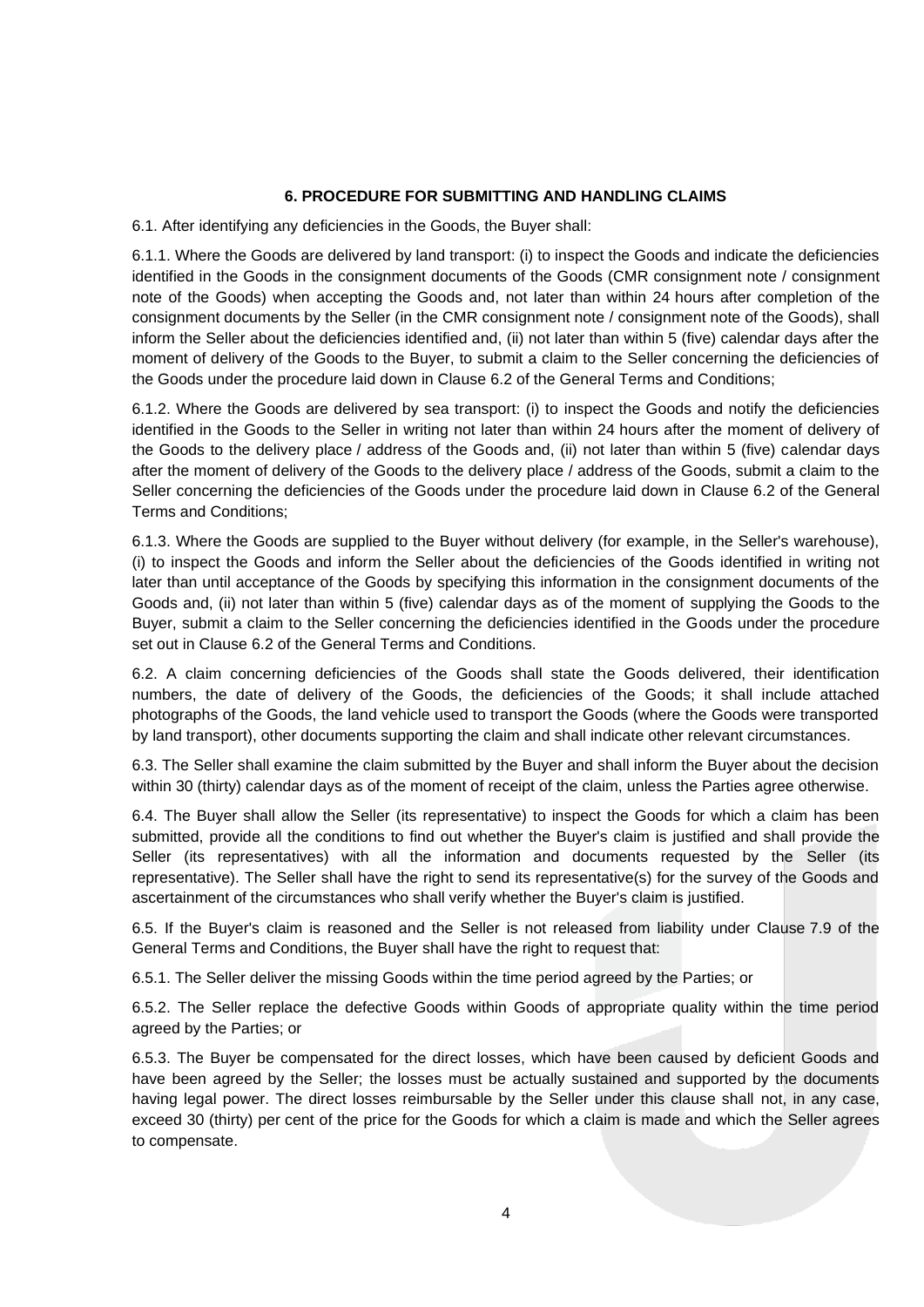Other ways of settling the Buyer's claims, other than those referred to in this clause, shall not be allowed. The Seller may not and shall not be subject to any liability other than that stated in this clause. The Buyer's losses other than those referred to in this clause shall not be compensated.

6.6. If the Buyer's claim is unjustified (to its full extent or only in part), the Buyer shall, not later than within 3 (three) working days after the moment of submission of a request by the Seller, compensate all the losses suffered by the Seller as a result of such Buyer's claim (including but not limited to the difference in the price of the sale of Goods to another buyer, losses as a result of worsening of the quality of the Goods, transportation, storage, claim examination and other costs and losses).

#### **7. LIABILITY OF THE PARTIES**

7.1. The Buyer shall compensate the Seller for all the losses (including but not limited to the penalties imposed on the Seller, the costs incurred by the Seller, loss of property, income foregone) resultant from improper performance or failure to perform the obligations set out in the Contract. The penalties set in the Contract shall be minimum liquidated losses of the Seller that the Seller is not obliged to prove.

7.2. At the Seller's request, the Buyer undertakes to pay to the Seller the interest of 0.1 (one tenth) % calculated from the outstanding price of the Goods for each calendar days delayed to pay the price of the Goods.

7.3. If the Buyer does not accept the Goods supplied / delivered to it in time and / or is late to pay the price of the Goods longer than 3 (three) calendar days under the procedure set out in the Order, that shall be considered a material breach of the Contract. In such a case, the Seller shall have the right to terminate the Contract under the procedure set out in Clause 11.1 of the General Terms and Conditions and resort to other remedies provided for in the Contract and legal acts.

7.4. If the Buyer improperly performs or fails to perform its obligations and / or if the Seller terminates the Contract on the basis of Clauses 11.1 or 11.2.1 of the General Terms and Conditions, the Seller shall have the right to sell the Goods to another buyer by informing the Buyer thereabout by e-mail 3 (three) calendar days in advance and the Buyer shall be liable for all the losses suffered by the Seller as a result of such nonperformance / improper performance of the Contract / the Contract termination / sale of the Goods to another buyer, including but not limited to the difference in the price of the Goods sold to another buyer, the losses caused by the deterioration in the quality of the Goods, transportation, storage, and other costs and losses.

7.5. If the Buyer fails to accept in time the Goods supplied / delivered to it, the Buyer undertakes to pay, not later than within 3 (three) calendar days after the day of submission of the Seller's request, a penalty to the Seller equal to 50 (fifty) per cent of the price for the Goods stated in the Order, which shall be considered the minimum liquidated losses of the Buyer which do not require any proof, as well as compensate for any other losses and expenses not covered by this penalty, including the losses and expenses referred to in Clause 7.4 of the General Terms and Conditions.

7.6. Payment of the penalties under the Contract shall not release the Buyer from the obligation to perform its obligations in a proper manner and shall not restrict the Seller's right to avail itself of other remedies provided for in the Contract or legal acts.

7.7. The Party shall be released from liability for failure to perform the Contract, if it proves that the Contract has not been performed due to the forces beyond its control, which it was unable to foresee reasonably at the time of entry into the Contract and prevent such forces or consequences thereof. *Force majeure* shall be understood as defined in legal acts of the Republic of Lithuania. Unavailability of required financial resources to the Party shall not be considered as *force majeure*.

7.8. The Seller shall in all cases compensate the Buyer only for the direct losses actually incurred by the Buyer as supported by legal documents.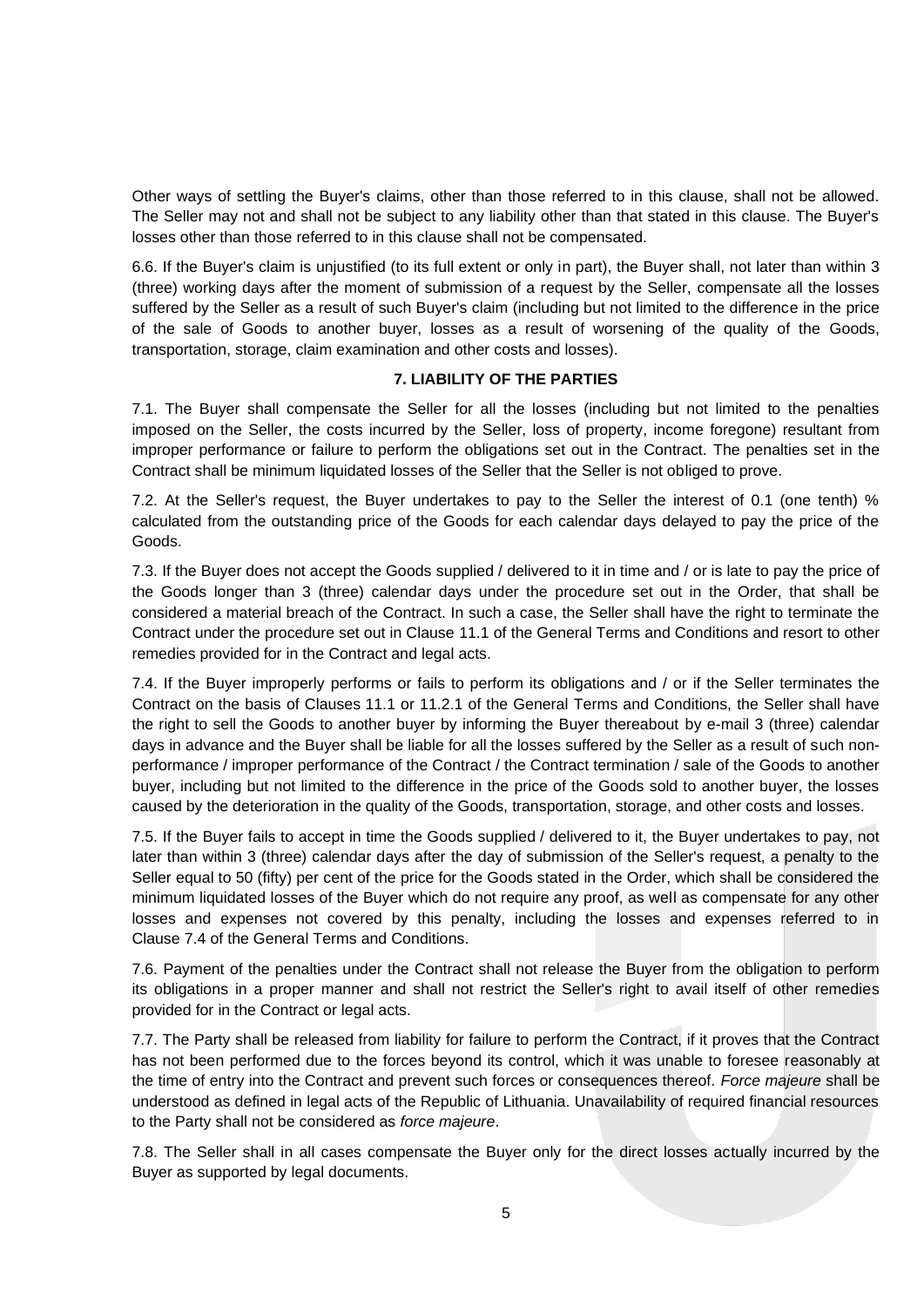7.9. The Seller shall be released from liability and shall not compensate any losses to the Buyer if at least one of the conditions releasing the Seller from liability exists:

7.9.1. The Buyer made a claim to the Seller disregarding the time-limits and procedure set out in Clause 6.1 of the General Terms and Conditions and / or other requirements.

7.9.2. The Buyer's losses have been caused or increased as a result of actions or omissions of the Buyer (its employees) or other persons involved by the Buyer.

7.9.3. The Buyer has not taken measures to reduce or avoid potential or existing losses.

7.9.4. The Buyer has not complied with the Seller's requirements and / or recommendations concerning the transportation, storage of the Goods, etc.

7.9.5. The Buyer had suffered losses without any fault of the Seller.

7.9.6. The Buyer has incurred losses as a result of suspension or termination of the Contract under the Contract terms and conditions.

7.9.7. In other cases, provided for in the Contract or legal acts of the Republic of Lithuania.

#### **8. REPRESENTATIONS OF THE PARTIES**

8.1. By signing this Contract, the Parties confirm that the undersigned representatives of the Parties have all the powers and authority to enter into and sign the Contract as well as to assume obligations on behalf of the Parties under the Contract and that there will not be disputes between the Parties concerning that.

8.2. The Seller represents that the Goods belong to it under ownership right.

8.3. The Buyer represents that it agrees to deliver immediately, but not later than within 3 (three) working days after the day of submission of the Seller's written request to the Buyer, the data requested by the Seller by e-mail in order to assess the risk of the Buyer's solvency and contract performance, including the Buyer's financial accountability documents indicated by the Seller. If the Buyer does not provide the data / documents requested within the time limit set specified herein or if, in the Seller's opinion, it can be presumed from the data / documents provided that the Buyer is insolvent or that there is risk that the Buyer will not fulfil its obligations arising out of or otherwise relating to the Contract, the Seller shall have the right to suspend the performance of its obligations at its own discretion without any liability by informing the Buyer thereabout not later than within 3 (three) working days after the day of suspension of the performance of obligations and / or terminate the Contract under the procedure set out in Clause 11.2 of the General Terms and Conditions. The Seller shall have the right rather than the obligation to undertake the actions referred to in this clause.

8.4. By signing this Contract, the Buyer confirms that it has been duly informed and does not object that amounts receivable by the Seller under the Contract have been or may be unilaterally insured by the Seller in the credit insurance company chosen at its discretion.

#### **9. RIGHTS AND OBLIGATIONS OF THE PARTIES**

9.1. For the purposes of assessment of the Buyer's solvency and contract performance risk as well as for debt management purposes, the Seller shall have the right to obtain information / data about the Buyer from the companies providing credit rating services, insurance companies that provide credit insurance services or may provide these persons with the information / data held about the performance or improper performance of the contractual obligations by the Buyer.

9.2. If the Buyer fails to perform its obligations under the Contract in time, the Seller shall have the right to provide the data about the Buyer, Contract, failure to perform the Contract, including but not limited to the debt, to the persons who provide debt management, administration and recovery services and administrate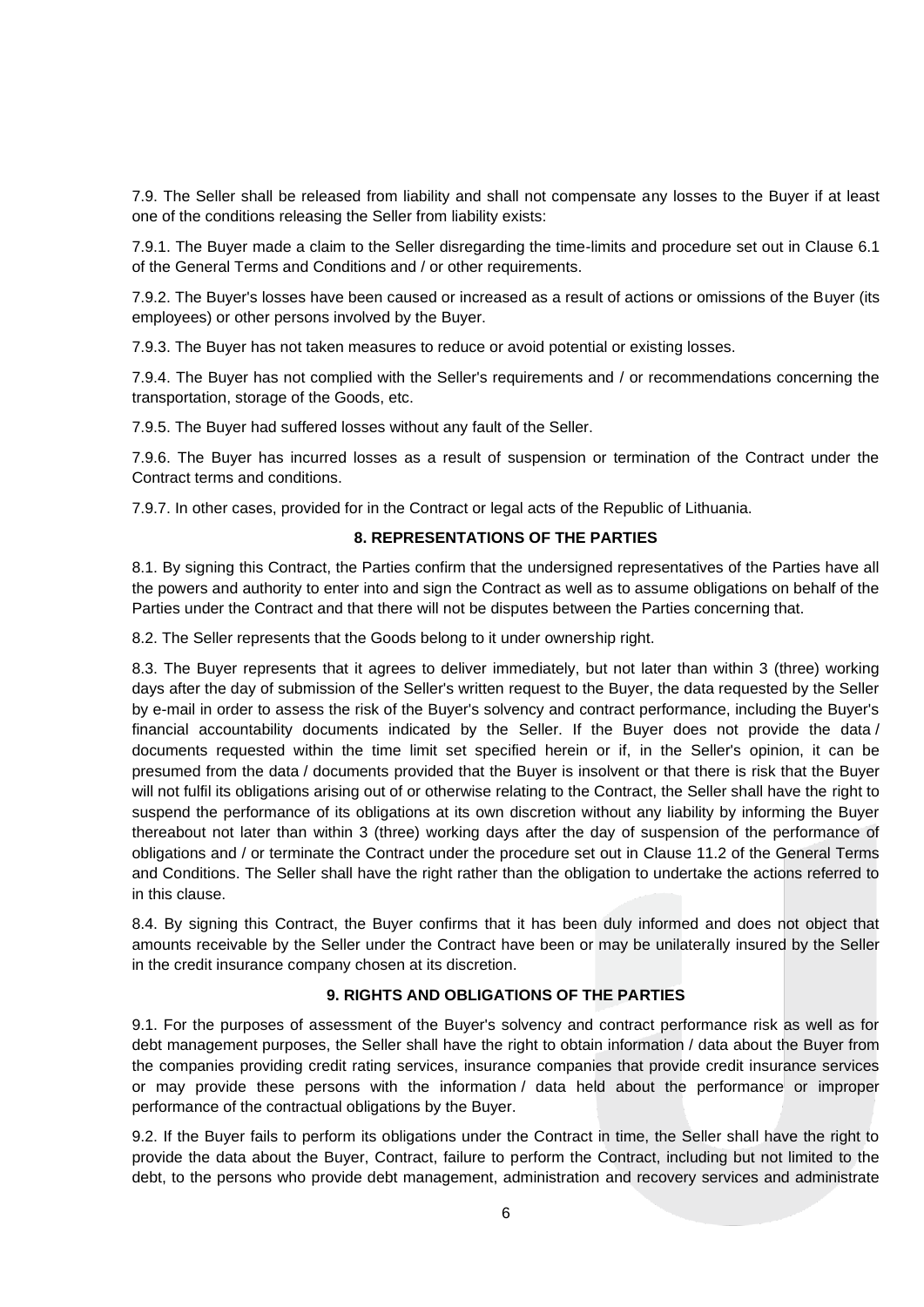the information system of debtors (e.g., *Creditinfo*, etc.) For Contract performance, debt administration, evidence collection and associated purposes and in such a case, the relevant persons will have the right to process such data and provide them to the third persons who have a legitimate interest.

9.3. The Seller shall have the right to assign its rights, obligations, claims or their part arising out of or otherwise related to the Contract to other persons, including but not limited to the right to debt recovery, obligations concerning the processing (dipping, drying) of the Goods, transportation, storage of the Goods, and a separate written consent of the Buyer shall not be required for that purpose.

9.4. The Buyer shall not be entitled to assign its rights, obligations, claims arising out of or otherwise related to the Contract to other persons without a prior separate written consent of the Seller.

9.5. The Seller shall have the unilateral right, without a separate consent of the Buyer, at any time to use the amounts receivable by the Seller, first of all, to cover the default interest, penalties and interest payable by the Buyer to the Seller, secondly, to cover the Seller's losses related to the Buyer's non-performance or improper performance of the Contract, and thirdly, all other amounts payable by the Buyer to the Seller under the Contract out of the payments (including the price of the Goods) made to the Seller, irrespective of any indication of the purpose of payment stated in the payment order to the Seller.

#### **10. APPLICABLE LAW AND DISPUTE RESOLUTION PROCEDURE**

10.1. The law of the Republic of Lithuania shall apply to this Contract and any other matters and relationships arising out of / resulting on the basis of the Contract or otherwise related thereto.

10.2. Disputes arising between the Parties on the basis of or otherwise relating to this Contract shall be solved by mutual negotiations and, in case of failure to negotiate, the dispute shall be resolved under the procedure set out by laws of the Republic of Lithuania at the court of the Republic of Lithuania according to the office address of the Seller.

#### **11. TERMINATION OF THE CONTRACT**

11.1. If the Buyer fails to fulfil its contractual obligations or fulfils them improperly and that is a material breach of the Contract, the Seller shall have the right to terminate the Contract unilaterally without prior notice. A breach of the Contract shall be regarded as material if (i) the Parties clearly agree about that in the Contract; or (ii) a breach may be considered as such according to its substance and applicable legal acts.

11.2. The Seller shall also have the right to terminate the Contract unilaterally and without recourse to the court without any liability by notifying the Buyer of the Contract termination in writing (e-mail) 3 (three) calendar days in advance if there is at least one of the circumstances referred to below:

11.2.1. The Buyer does not perform or improperly performs any of its obligations arising out of or otherwise related to the Contract, except in the cases referred to in Clause 11.1 of the General Terms and Conditions.

11.2.3. According to the Seller's knowledge / in its opinion, the Buyer is insolvent.

11.2.4. Insolvency proceedings are initiated against the Buyer in court, out-of-court bankruptcy proceedings or any other equivalent procedure is initiated.

11.2.5. Insolvency proceedings against the Buyer start in court, out-of-court bankruptcy proceedings or an equivalent procedure start against the Buyer.

11.3. The Contract may be terminated by a written agreement of the Parties.

#### **12. CONFIDENTIALITY UNDERTAKINGS**

12.1. This Contract, the information relating to the Contract, the Parties and any other information, which has been received or discovered by one of the Parties to the Contract when entering into, performing the Contract or after its expiry, shall be considered confidential information and may not be communication or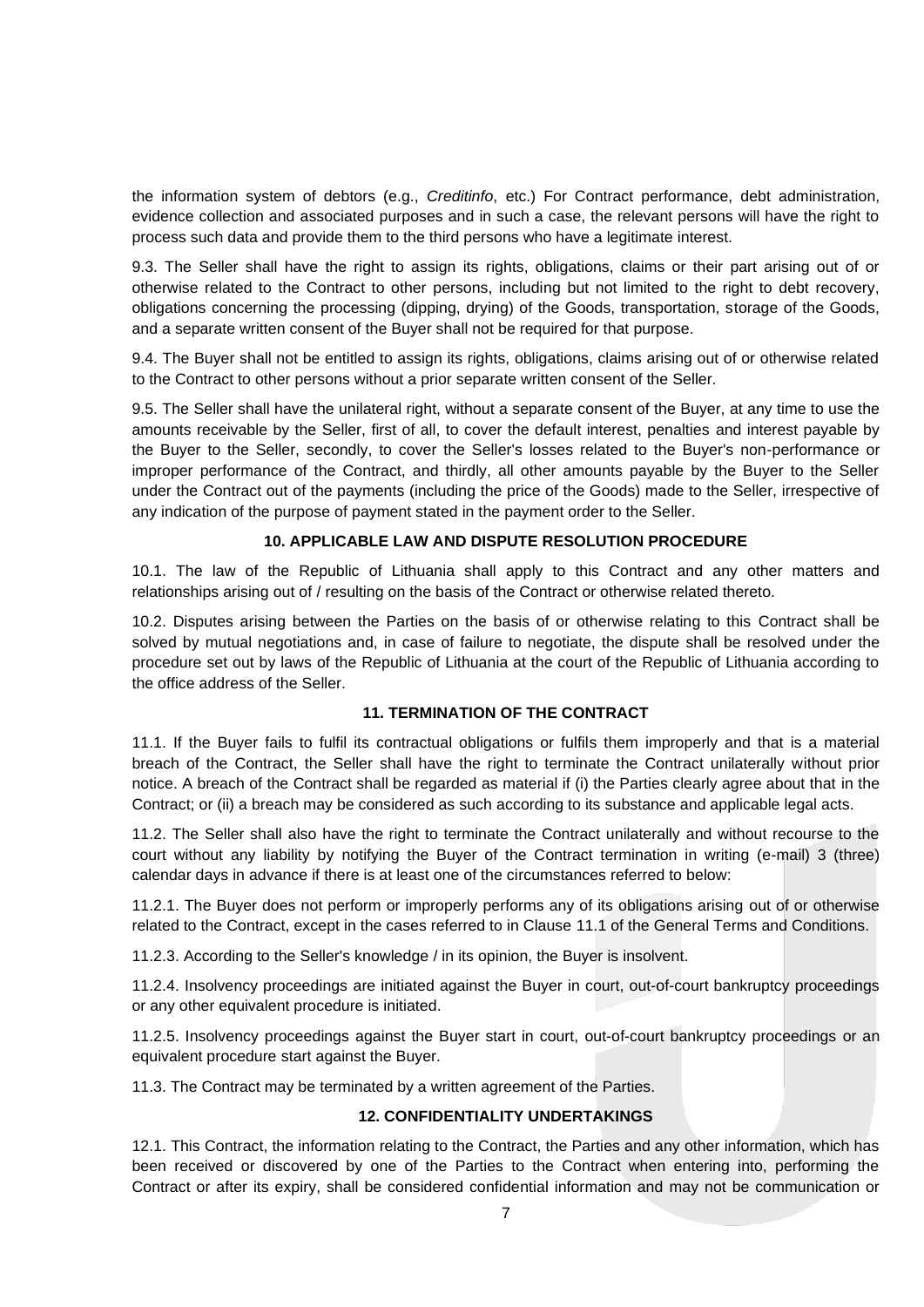disclosed to any third persons without the prior written consent of the other Party, except where (a) such information is publicly available, (b) such disclosure is required by laws of the Republic of Lithuania, (c) in the cases referred to in Clause 12.3 of the General Terms and Conditions.

12.2. The Parties undertake to use confidential information only as much as necessary in Contract performance. Failure to comply or improper compliance with the confidentiality undertaking shall be considered a material breach of the Contract.

12.3. The Seller shall have the right to disclose confidential information to its bodies, to any subsidiary or holding company of the Seller, or to any other associated entity in Lithuania and / or abroad, which controls the Seller either directly or through one or more intermediaries, or is controlled or jointly controlled by the Seller, to the employees of the above-referred entities and its own employees who need such confidential information in order to perform the Contract (including but not limited to carriers, customs agents, industry and craft chambers, banks, institutions carrying out phytosanitary checks of the Goods), or to whom any claim arising out of or relating to the Contract has been transferred, as well as to its legal advisers, financial consultants, audit companies, companies providing credit, civil liability and other insurance services, persons providing credit rating, solvency assessment services, debt management, administration and recovery services who administer the information system of debtors (e.g. *Creditinfo*, etc.).

### **13. MISCELLANEOUS**

13.1. Notifications and other correspondence of the Parties shall be sent by the e-mail indicated in the Contract and / or by registered mail and / or by courier delivery and / or by personal delivery with acknowledgement of receipt by signing.

13.2. The Parties may communicate, exchange information by electronic letters by the e-mail addresses indicated in the Order and / or by the telephone numbers indicated in the Order, however, any relevant information pertaining to this Contract (e.g., concerning changes in office addresses, bank or other personal details, restriction, suspension or cancellation of powers of their managers or other persons authorised to sign documents, concerning a change of the status of the legal entity or in case of other material events which impact or can have an impact on the performance of obligations by the Parties under this Contract in the future, etc.) shall be communicated in the written form and certified by the signature of the manager or any other authorised person of the Party.

13.3. In case the bank particulars change, a confirmation concerning changes of the bank particulars from the person responsible for the Contract (for example, a manager or any other responsible person) shall also be submitted.

13.4. The Contract is made in two counterparts of the same legal power in the English language. Each Party shall hold one counterpart of the Contract.

\_\_\_\_\_\_\_\_\_\_\_\_\_\_\_\_

Uždaroji akcinė bendrovė. Gedimino st. 30, Marijampole 68305 <br>Phone: 3706 343 51201 Fax: 3706 343 51538 <br>Company code 165746625 Phone: 3706 343 51201 Fax: 3706 343 51538<br>
E-mail:. juodeliai@juodeliai.com Company code LT657466219 E-mail:. [juodeliai@juodeliai.c](mailto:juodeliai@juodeliai.)om Homepage. http://www.juodeliai.com